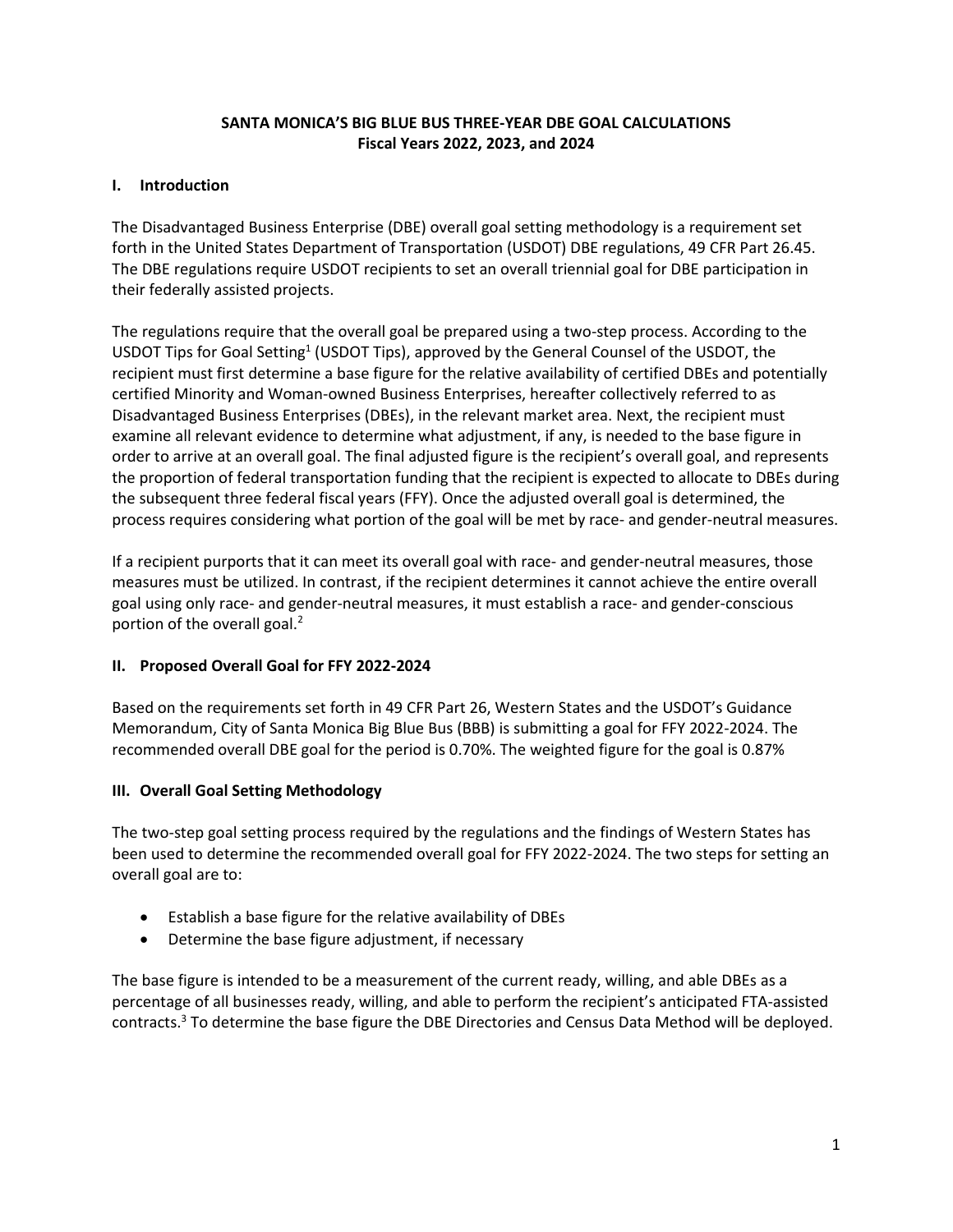#### **I. DBE Directories and Census Data Method**

DBE directories of California USDOT recipients are consolidated into the California Unified Certification Program (CUCP) database. Using the CUCP database to determine DBE availability is limited to USDOTcertified businesses. However, to determine availability, *USDOT Tips* requires the inclusion of businesses that are not certified but are potential DBEs to determine availability. The Census Bureau's County Business Pattern (CBP) data is derived from businesses' federal income tax filings and, therefore, cannot address businesses' willingness to do business with Big Blue Bus. Additionally, the CBP does not have the functionality to filter businesses that work exclusively in the private sector, or those which are not interested in contracting with Big Blue Bus.

## **II. Disparity Study Method**

A disparity study identifies businesses that made bids to the agency as either a prime or subcontractor, and those that are interested in bidding. It enumerates DBEs that are bidders as well as willing and able businesses which have not bid. This method is also recommended by the *USDOT Guidance Memorandum* for recipients in the Ninth Circuit.

BBB has not conducted its' own disparity study. However, due to the similarity of the local market area, BBB used findings from Metro's 2012 Disadvantaged Business Enterprise (DBE) Program Disparity Study. The availability data derived from Metro's Disparity Study was utilized in the goal setting process. The availability of businesses as enumerated in the 2012 DBE Program Disparity Study was augmented with current certification, trade and business association, and chambers of commerce lists.

## **IV. Step One Base Figure Calculation**

## **A. Goal Setting Methodology**

The initial phase of the Step One analysis requires the compilation of critical data regarding the recipient's procurement. The relevant data includes:

- Identification of the anticipated federally assisted projects and their costs
- Classification of the anticipated federally assisted projects by North American Industry Classification System (NAICS) code
- Enumeration of qualified businesses in the market area that are willing and able to provide the goods or services BBB anticipates awarding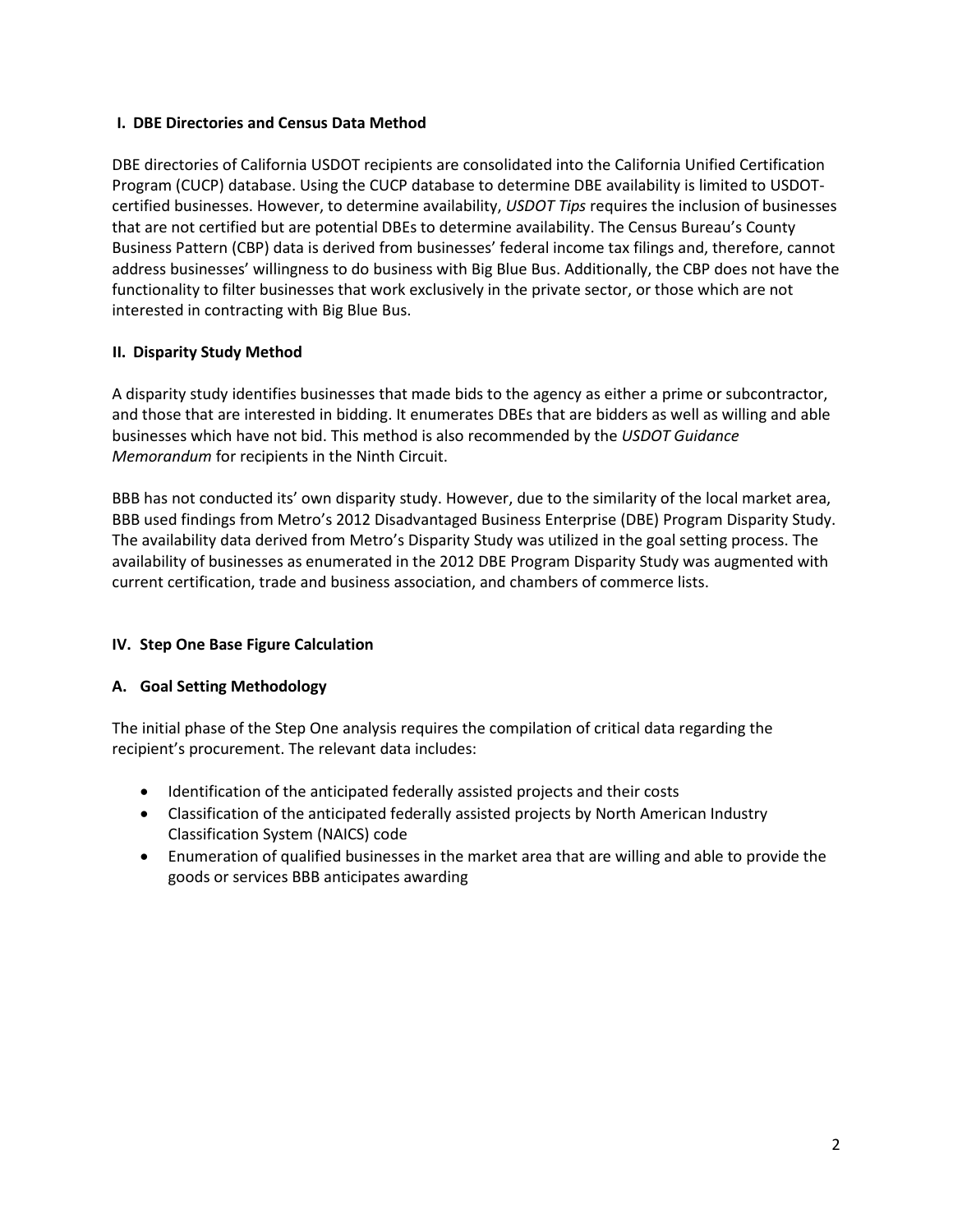#### **1. Definition of City of Santa Monica's Big Blue Bus Market Area**

BBB's relevant market area is being defined by the relevant market area in Metro's 2012 DBE Program Disparity Study. The market area was determined by the business location of prime contracts awarded during the January 1, 2008, to December 31, 2010 study period. A cluster analysis was prepared by business location and award amount to define the market area. All procurement with non-profits and other government agencies were excluded from the analysis. The analysis shows 71.86% of prime contract dollars were awarded to 107 businesses located in Los Angeles County, Metro's market area. The remaining 75 businesses, which represent 28.14% of contract 5 dollars, were awarded in areas outside of Los Angeles County. Table 1.02 presents the location of utilized businesses during the study period. BBB's market area is 72% Los Angeles County and 28% Orange, San Bernardino, and Ventura Counties.

| <b>Business Location</b>             | Total<br><b>Businesses</b> | Percentage of<br><b>Contract Dollars</b> |
|--------------------------------------|----------------------------|------------------------------------------|
| Los Angeles<br>County                | 107                        | 71.86%                                   |
| Outside Los<br><b>Angeles County</b> | 75                         | 28.14%                                   |
| Total                                | 182                        | 100.00%                                  |

## **Table 1.01: Vendors Utilized During Study Period**

## **2. Identify Procurement Types by NAICS Codes**

A six-digit NAICS code was assigned to each of the anticipated federally funded projects in FFY 2022- 2024. The NAICS codes were derived from the descriptions of the anticipated federally assisted projects. Table 1.04 below defines the NAICS codes by industry.

| <b>NAICS Code</b> | Industry     | <b>NAICS Code</b><br>Description      |
|-------------------|--------------|---------------------------------------|
| 236220            | Construction | <b>Bus Shelter</b><br>Construction    |
| 561730            | Landscape    | Landscaping Services,<br>Installation |
|                   |              |                                       |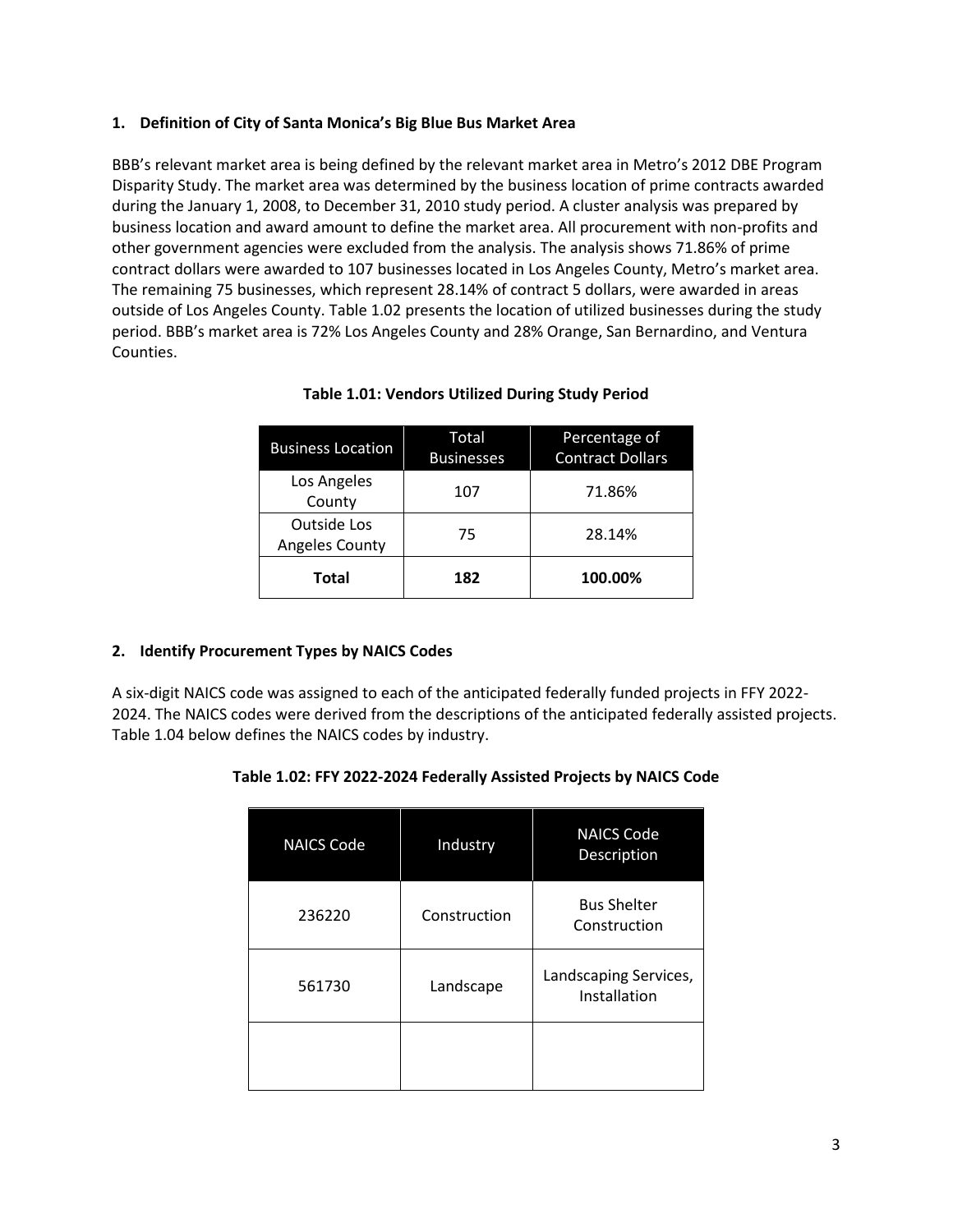### **Identify Anticipated Federally Assisted Projects**

The federally assisted projects BBB anticipates awarding over the next three fiscal years were identified with the estimated cost of each project. Estimated project costs for the three-year projections were grouped by NAICS code based on individual project descriptions. Table 1.02 presents the anticipated FFY 2022-2024 projects with the estimated budget.

| <b>NAICS Code</b> | Industry     | <b>NAICS Code</b><br>Description         | Anticipated<br>Amount |
|-------------------|--------------|------------------------------------------|-----------------------|
| 236220            | Construction | <b>Bus Shelter</b><br>Construction       | \$416,345             |
| 561730            | Landscape    | Landscaping<br>Services,<br>Installation | \$416,344             |
|                   |              |                                          |                       |

# **Table 1.03: Anticipated Projects Estimated Contract Amount**

## **B. Base Figure Determination**

The base figure is intended to be a measurement of the relative percentage of ready, willing, and able DBEs. The recipient is required to measure willing and able businesses in its marketplace, using the best available evidence, to derive a fair and accurate base figure that represents the percentage of available DBEs. According to Section 26.45(c) and USDOT Tips, the overall goal must be based on demonstrable evidence of ready, willing, and able DBEs relative to all ready, willing, and able non-DBEs available to participate on Big Blue Bus FTA-assisted contracts.

The USDOT rules require the calculation of the base figure using the following formula:

Step One Base Figure = <u>Ready,willing and able DBEs</u><br>All ready,willing and able busine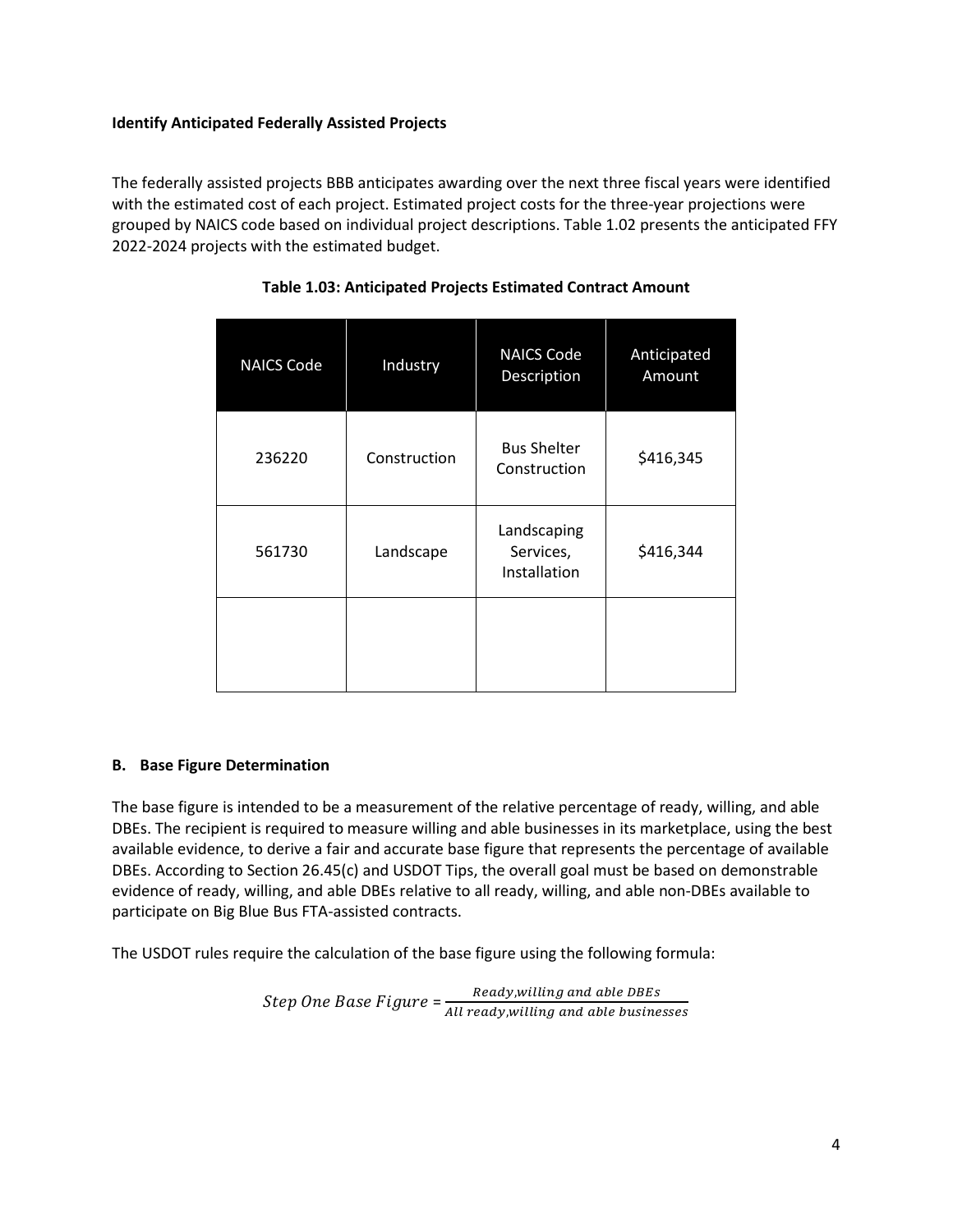To enumerate the availability of DBEs, the California Unified Certification Program (CUCP) database was queried specifying the NAICS codes representing the industries whose work Big Blue Bus anticipates using. Census Data was used to determine all available businesses that fall under the NAICS category.

| <b>NAICS</b> | <b>Number of Available</b><br><b>Businesses</b> |        | Percent of Total<br><b>Available Businesses</b> |         |
|--------------|-------------------------------------------------|--------|-------------------------------------------------|---------|
| Code         | <b>DBE</b>                                      | All    | <b>DBE</b>                                      | All     |
| 236220       | 58                                              | 4284   | 1.35%                                           | 32.94%  |
| 561730       | 33                                              | 8721   | 0.38%                                           | 67.06%  |
|              |                                                 |        |                                                 |         |
| Total        | 91                                              | 13,005 | 0.70%                                           | 100.00% |

**Table 1.04: Relative Availability by NAICS Code for FFY 2021-2024**

## **C. Weighted Base Figure**

Weighting is recommended in *USDOT Tips* to determine the overall goal. The first step is to calculate a weight for each NAICS code, which is the percentage of the estimated budget for FFY 2022-2024 anticipated contracts. The second step is to divide the number of DBEs by the total number of businesses in each NAICS code and multiply the result by the corresponding weight in order to calculate the weighted percentage of DBE availability. Lastly, the weighted percentages in each NAICS code are combined to determine the weighted base figure. Table 1.04 presents the calculation of weighted availability. The weighted DBE availability is 0.87%.

## **Table 1.05: Weighted Base Figure**

| <b>NAICS</b> |            | <b>Percent of Firms</b> | Anticipated<br>Weight<br>Contract<br>Amount |      | Percent of<br><b>Weighted Firms</b> |                    |
|--------------|------------|-------------------------|---------------------------------------------|------|-------------------------------------|--------------------|
| Code         | <b>DBE</b> | Non-<br><b>DBE</b>      |                                             |      | <b>DBE</b>                          | Non-<br><b>DBE</b> |
| 236220       | 1.35%      | 98.65%                  | \$416,345                                   | 50%  | 0.68%                               | 49.33%             |
| 561730       | 0.38%      | 99.62%                  | \$416,344                                   | 50%  | 0.19%                               | 49.81%             |
|              |            |                         |                                             |      |                                     |                    |
| Total        |            |                         | \$832,689                                   | 100% | 0.87%                               | 99.14%             |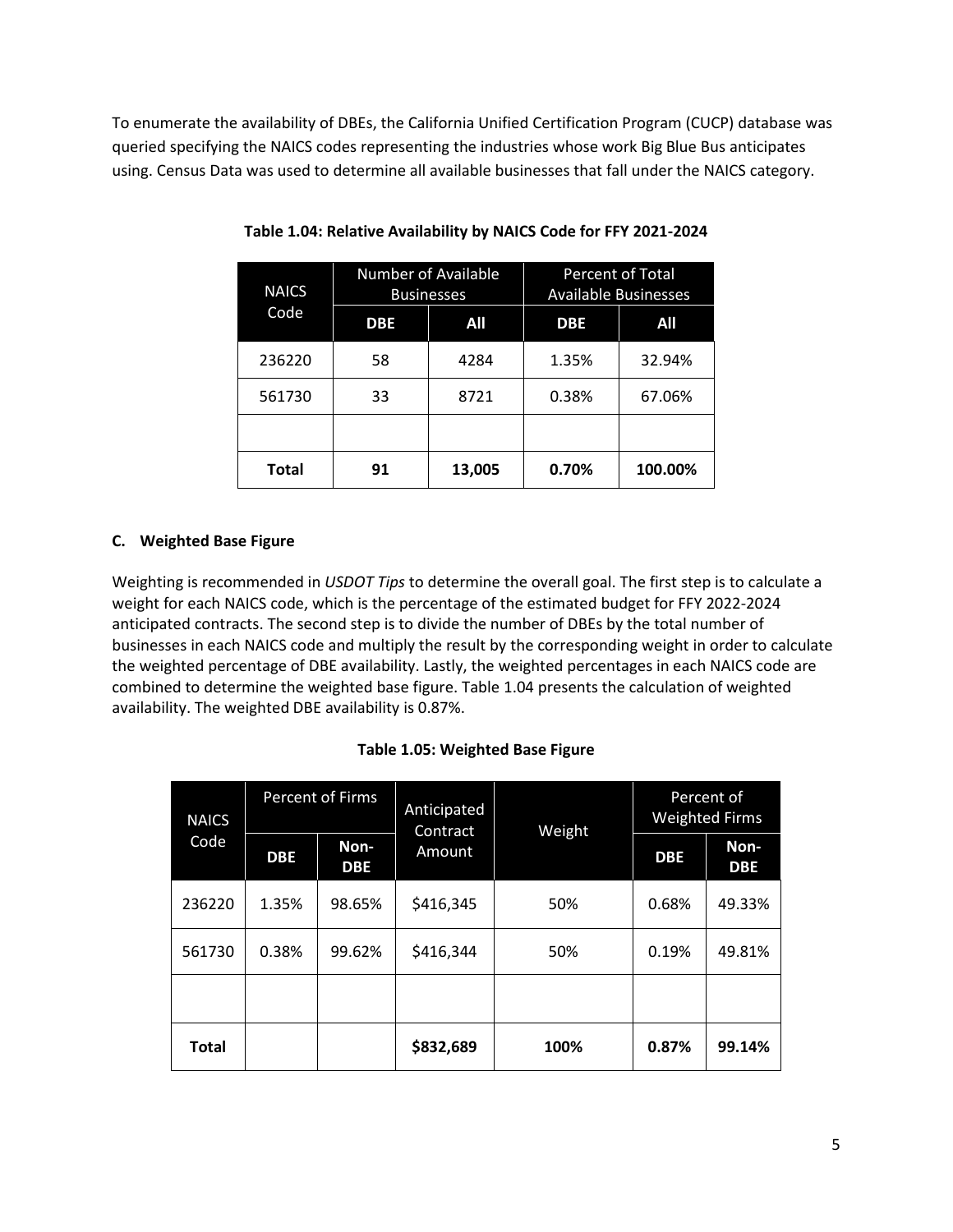#### **V. Step Two Base Figure Adjustment**

#### **A. Considerations for Adjustments to the Base Figure**

The Step Two base figure adjustment, as recommended in *USDOT Tips*, requires examining relevant and reliable data in the recipient's market area to determine if an adjustment to the base figure is warranted. The consideration of an adjustment is intended to account for any impact the relevant factors may have on DBEs' contracting opportunities with BBB. The following factors were considered for the Step Two adjustment:

- Past DBE participation
- Documented private-sector discrimination

#### **1. Past DBE Participation**

As there has been insufficient data collected by the City of Santa Monica Big Blue Bus on past DBE usage, BBB will leverage Metro's DBE utilization rates.

DBE participation during FFY 2013-2015 was documented in Metro's FFY13 2nd Semi-Annual Report, FFY14 1st and 2nd Semi-Annual Reports, and FFY15 1st Semi-Annual Report. Table 1.07 details the median prime and subcontractor race- and gender-neutral and race- and gender-conscious DBE participation during FFY 2013-2015. The median figure is the center point among an ordered list of figures. Metro achieved 2.23% median 9 prime and subcontractor race- and gender-neutral and raceand gender-conscious DBE utilization; the highest overall DBE utilization of 22.41% was achieved in FFY 2014.

| FFY13                                 | FFY14  | FFY15 |  |  |
|---------------------------------------|--------|-------|--|--|
| 0.51%                                 | 22.41% | 2.23% |  |  |
| <b>Median DBE Participation 2.23%</b> |        |       |  |  |

## **Table 1.06: FFY 2013-2015 Median Past DBE Participation**

#### **2. Documented Private Sector Discrimination**

Private sector business practices, which are not subject to government requirements, are indicators of marketplace conditions which could affect the formation and growth of DBEs. *Concrete Works of Colorado v. City of Denver (Concrete Works II)* set forth a framework for considering evidence of discrimination in private sector business practices. In accordance with Concrete Works II, three regression models were used to examine three outcome variables—business ownership rates, business earnings, and business loan approval. Each regression model compared minority males and females and Caucasian females to similarly situated non-minority males by controlling for race- and gender-neutral explanatory variables such as age, education, marital status, and access to capital. This adjustment factor was considered, however, no adjustment was made due to the various exemplary practices and support services BBB has implemented in order to decrease the barriers that DBEs confront when attempting to do business.